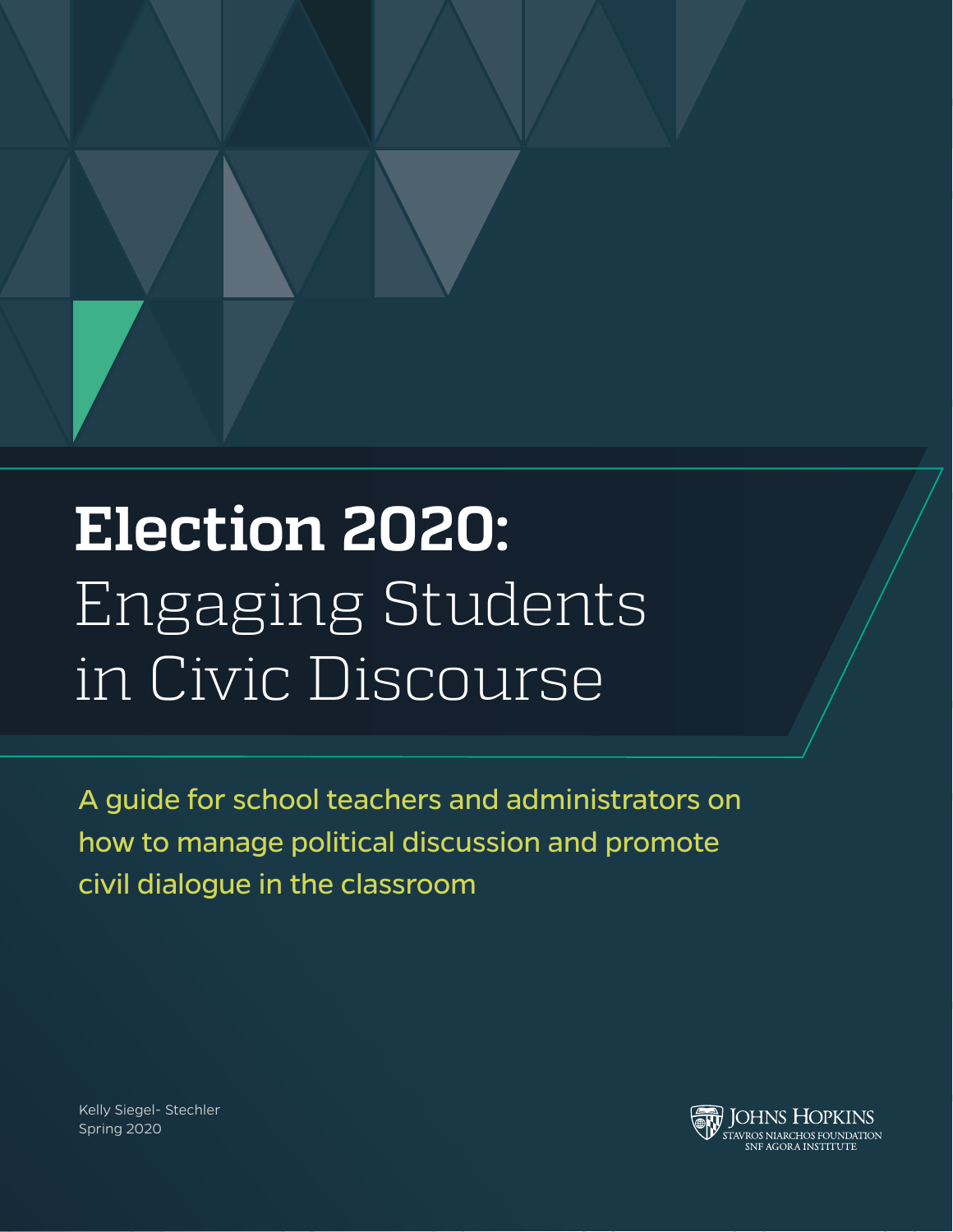# With the 2020 U.S. election cycle under way, educators

are looking for ways to help their students engage meaningfully with, learn from, and maintain civility around political discourse. Across public, private, and parochial school sectors, school leaders point to one primary challenge, regardless of student population or educational mission: promoting civil dialogue.

In the wake of the 2016 election, many school leaders weren't sure how to address the needs of their students, some of whom feared for the safety of themselves and their families, and others who felt threatened and minoritized by the negative rhetoric coming from both sides of the aisle. Post-election research found that national political discourse affected the everyday lives of high school students, often with negative socio-emotional and academic consequences. Not only have polarization and incivility increased, but a growing number of students from all backgrounds encounter hostile environments in school<sup>1</sup>. In the years since, schools have struggled to adapt to the changing political climate and enact proactive policies that would help them address polarizing issues in the classroom. As the presidential election cycle heats up, schools are increasingly aware that they need to put such policies in place but are unsure how to do so.

This research suggests that to promote civil dialogue and to ensure positive student experiences, teachers need to be ready to navigate political discussions as they arise. To clarify, "civil dialogue" does not mean simply using good manners and being polite; rather, it means that teachers should promote interactions that focus on learning and a respectful exchange of ideas. This includes a focus on using supporting evidence in discussion while also understanding how to evaluate news sources for bias, thoughtful decisions about how to balance the role of a neutral moderator with the need to uphold school values and personal convictions, and supporting students in using appropriate language and rhetorical tools to promote community norms of discourse both in and outside of the classroom. In a 2017 survey of English and social studies teachers, 72 percent agreed that "school leadership should provide more guidance, support, and professional development opportunities on how to promote civil exchange and greater understanding across lines of difference"  $2$ .

For many teachers, effectively implementing thoughtful and productive political discussion in their classrooms feels daunting. As a result, many shy away from even trying, preemptively shutting down important conversations or, worse, implying that they aren't valuable enough to be had. When students aren't able to engage in these conversations, they often end up drawing stereotypical conclusions about those who are different from them <sup>3</sup>. However, diving into these conversations is well worth it. Increasing student awareness of other perspectives can increase civic engagement by promoting acceptance of different viewpoints and experiences both immediately and throughout students' lives 4. As such, making room to engage with current events, political issues, and controversial ideas in school is an important component of promoting positive civic and social development<sup>5</sup>.

This guide offers educators a set of best practices and guidelines for managing discussion and promoting civil dialogue. It also offers guidance for teachers to think about their own biases, and for school leaders to think about the structural factors that may influence these conversations. Finally, it provides an overview of available resources that can help educators meet their goals for healthy and productive engagement with political conversations in 2020 and the years ahead.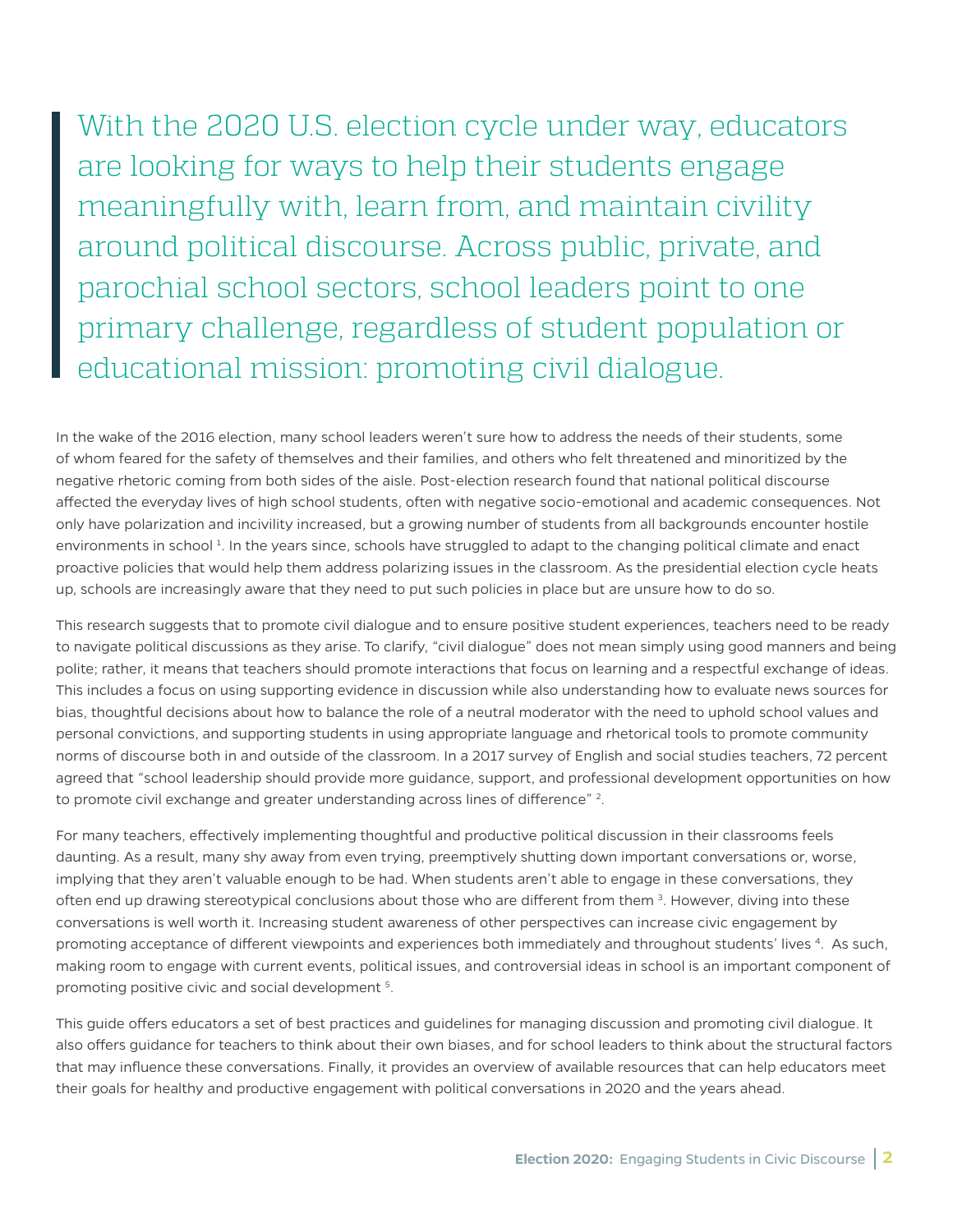### **BEST PRACTICES FOR ENGAGEMENT WITH THE 2020 ELECTION**

## Monitor and Manage Student Interaction

- Work on developing positive student interactions prior to discussion, and maintaining a culture of camaraderie and respect throughout the school year.
- Give students explicit instructions on how to talk to one another, and set clear expectations for the kinds of language they use, respectful listening strategies, and their use of evidence to support ideas.
- Lower the stakes and encourage collaboration and sharing ideas over competitive interactions.

A positive classroom environment is crucial to successful student discussion 6. While the teacher plays an key role in how discussions go, it is important that they develop positive student relations and an ongoing culture of camaraderie and respect *before* those discussions begin 7 . This can be hard because, although students might know one another, ultimately they have come together based on administrative considerations or their parents' preferences, rather than by their own choice  $8$ . In addition, students carry their relationships with each other, the social hierarchies of the school, and even their broader identities from outside of school with them into classroom discussion <sup>9</sup>. When students think their ideas will be unpopular or unwanted in some way, they may choose to stay silent rather than risk the social consequences of speaking out 10. This is especially troublesome because the way that students are grouped into classrooms often results in a lack of ideological diversity, meaning that students with dissenting opinons may feel especially out of place.

**"** Students need explicit instruction in how to engage in useful cooperative dialogue, rather than merely being given an opportunity to talk and left to their own devices.**"**

As a result, students need explicit instruction in how to engage in useful cooperative dialogue, rather than merely being given an opportunity to talk and left to their own devices <sup>11</sup>. Opportunities to make collective decisions, whether real or simulated, can serve as drivers of these conversations in order to give them depth and weight. As Dryzek and colleagues point out, "Deliberation entails civility and argumentative complexity" <sup>12</sup>. Teachers should set clear expectations for speaking, listening, and using evidence and reasoning. So long as students give reasons for their ideas and listen respectfully, they can achieve high standards for deliberative interactions regardless of ability or experience <sup>13</sup>. Students will be motivated to engage in conversations when they feel that their ideas are supported, and when they are encouraged to work collaboratively without being competitively compared to their classmates <sup>14</sup>. Make sure discussion is about exchange of ideas, not a battle royale to find out who is the most "right."

## Facilitate Discussion with Intention

- Engage in both discussion and meta-discussion—invite student input, opinions, and ideas, but also create space for students to think and talk about the power dynamics and experiences that lead to those ideas, and about which ideas they think are valid, nuanced, or powerful, and why.
- Don't be afraid to formalize discussion to require research and preparation, specify who gets to speak when and for how long, and assign roles, viewpoints, or topics in advance.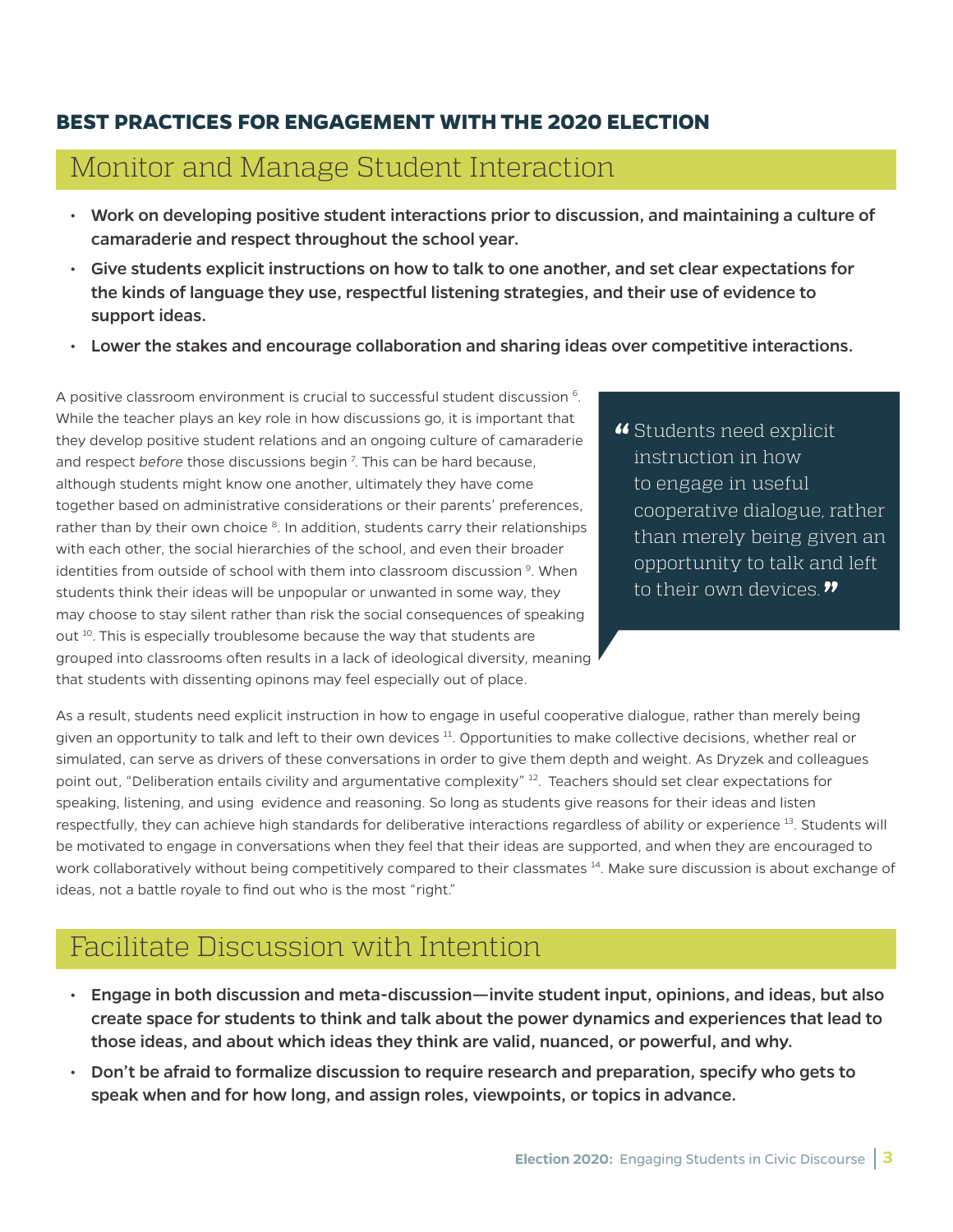• Allow and encourage students to change their minds and complicate their thinking, but don't force them to try to win everyone over. Recognize where and how reasonable disagreement can exist, and give students time to build on each other's ideas, rather than assuming every issue has just two or three possible viewpoints.

Instead of simplifying conversation with "bridging talk" (looking past differences, finding commonalties, seeing everyone as the same, overt optimism, and avoiding real issues) or allowing it to dissolve into "conflict talk" (open hostility, talking past each other, making purposely controversial statements, and inciting ire), teachers should look to create a middle ground: democratic conversations that explicitly invite multiple perspectives while exploring the power dynamics, validity and truthfulness, and complexity of ideas put forth <sup>15</sup>. One strategy for promoting civil discourse is to explicitly lay ground rules that prioritize dialogue and deliberation over debate. This has positive outcomes for both student learning and classroom

**"** Student reasoning improves when alternative viewpoints can be considered and engaged, and deliberation can help overcome polarization and reduce extremism.**"**

environment. Students who try to reach a consensus rather than persuade their peers are more likely to advance each other's claims, incorporate new ideas or amend their own, search for ways to integrate opposing views, and develop greater content knowledge<sup>16</sup>. Student reasoning improves when alternative viewpoints can be considered and engaged, and deliberation can help overcome polarization and reduce extremism <sup>17</sup>.

Debate, however, is not necessarily a negative component of classroom discussions, and in classrooms that lack ideological diversity it can be a useful tool for introducing differing voices to a locally uncontroversial topic. When well organized and moderated, it can have a significant impact on student civic knowledge, appreciation of diverse viewpoints, and acceptance of the democratic process, as well as developing both academic skills and citizenship identity 18. Debate requires extensive research and preparation,

asks students to be able to defend a position that may not be in line with their own, and focuses on developing the same skills necessary for a successful classroom discussion, including using evidence to express and defend claims, active listening and thoughtfully interpreting counterarguments, and collaborating with peers <sup>19</sup>. In addition, debate requires students to recognize both sides of a question, resists a tendency toward absolutist conclusions, requires thorough questioning of propositions, and develops the value of continually challenging ideas  $^{20}$ . One of the primary skills developed during debate is formal argumentation, which may improve students' persuasive speech and decrease verbal aggression and personal attacks, while also helping students to become more empathetic, less ego-centric, and better at perspectivetaking <sup>21</sup>. Therefore, incorporating formalized and pre-meditated debate into classroom settings can help foster a positive environment for more free-flowing discussion, and prepare students to have more civil discussions.

## Reflect on Your Own Influences and Biases

- Be clear with yourself about your own opinions or beliefs, and also what kinds of ideas or opinions you have a hard time coming to terms with.
- Work on developing an understanding of student dynamics in your classroom, and develop strategies for creating a welcoming environment that will allow for a diversity of viewpoints and voices.
- Take time to reflect on your experiences and invite feedback, and work toward iteratively refining your moderation and facilitation techniques over time.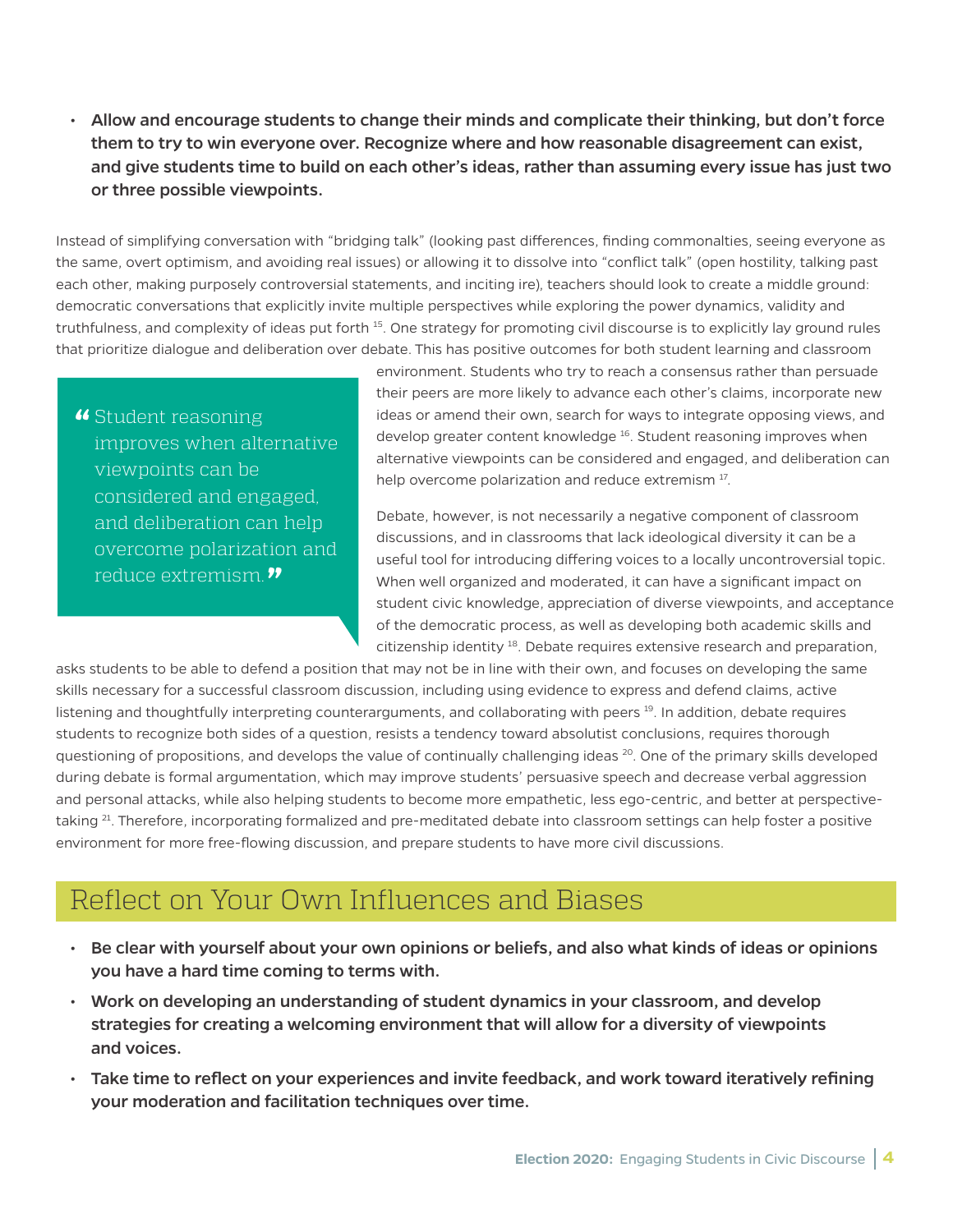Most teachers receive little, if any, training on how to facilitate classroom discussion of controversial or difficult issues <sup>22</sup>. As a result, they often turn to their own experiences as students as a model, which can lead to highly variable results. Some teachers have a strong set of experiences to draw from, but others are flying blind, which may mean that even when conversations are taking place, students could be missing out on potential positive effects or even having negative experiences<sup>23</sup>. Instead, teachers should implement careful and thoughtful instructional design, which includes diverse participant voices, facilitation, and civility norms, in order to help prevent unseen biases and problematic social dynamics  $24$ . Most importantly, teachers should remain self-reflective about how they manage student interactions. Instruction is always influenced by teachers' own beliefs and experiences, so self-awareness

**"** Self-awareness and paying attention to how students are feeling will go a long way to ensure that everyone feels heard and understood.**"**

and paying attention to how students are feeling will go a long way to ensure that everyone feels heard and understood  $25$ .

Many educators reflexively take a "neutral" stance, doing their best to ensure that all sides of an issue are heard during a debate. This is an admirable goal, but remaining neutral can be difficult, especially when issues are emotional or personally connected to the facilitator. Even when teachers think they are projecting neutrality, they often reveal biases <sup>26</sup>. Though it may seem counterintuitive, explicitly disclosing teacher viewpoints may better enable students to distinguish between facts and opinions; attempting to conceal personal views may make it difficult for students to recognize teacher bias <sup>27</sup>. It can also be helpful to make it explicit when presenting a minority or extremist opinion, or to talk with students about how exploring counterarguments can help deepen the reasoning and convictions behind an opinion, rather than presenting all sides as equally viable options. Teachers must recognize that their idea of what it means to be neutral is based on a set of normative cultural assumptions unique to their own lives. This is not inherently bad, but it does require that teachers reflect on these perspectives and how they might influence student experiences.

## Don't Be Afraid to Set Moral Boundaries

**"**It is not enough for teachers to treat all students equally and respectfully and pretend that issues of race, class, and gender do not follow them into the classroom.**"**

- Be clear in advance about hard limits for discussion, or what is and is not open for debate.
- Set and enforce boundaries that protect vulnerable students and align with your school's mission and values.
- Make it clear when discussing ideas that may be fringe or extremist, and fall back on evidence and reasoning, rather than emotion, to counteract harmful statements or ideas.

Teachers may need to let go of the idea that true neutrality is even possible, and especially that all viewpoints are morally equivalent <sup>28</sup>. Neutrality and objectivity have limits, and teachers and administrators should

work together, in line with the school's mission and values, to define where those boundaries lie. To avoid creating false equivalencies between moral issues, educators should make explicit which issues are "open" or "closed" to debate <sup>29</sup>. Topics are not inherently controversial; rather, what we consider debatable changes as cultural and social norms evolve <sup>30</sup>. In the current political climate, however, some issues that were previously considered completely settled have re-entered the public debate in certain spheres, such as the validity of interracial marriage or the ability of women to hold public leadership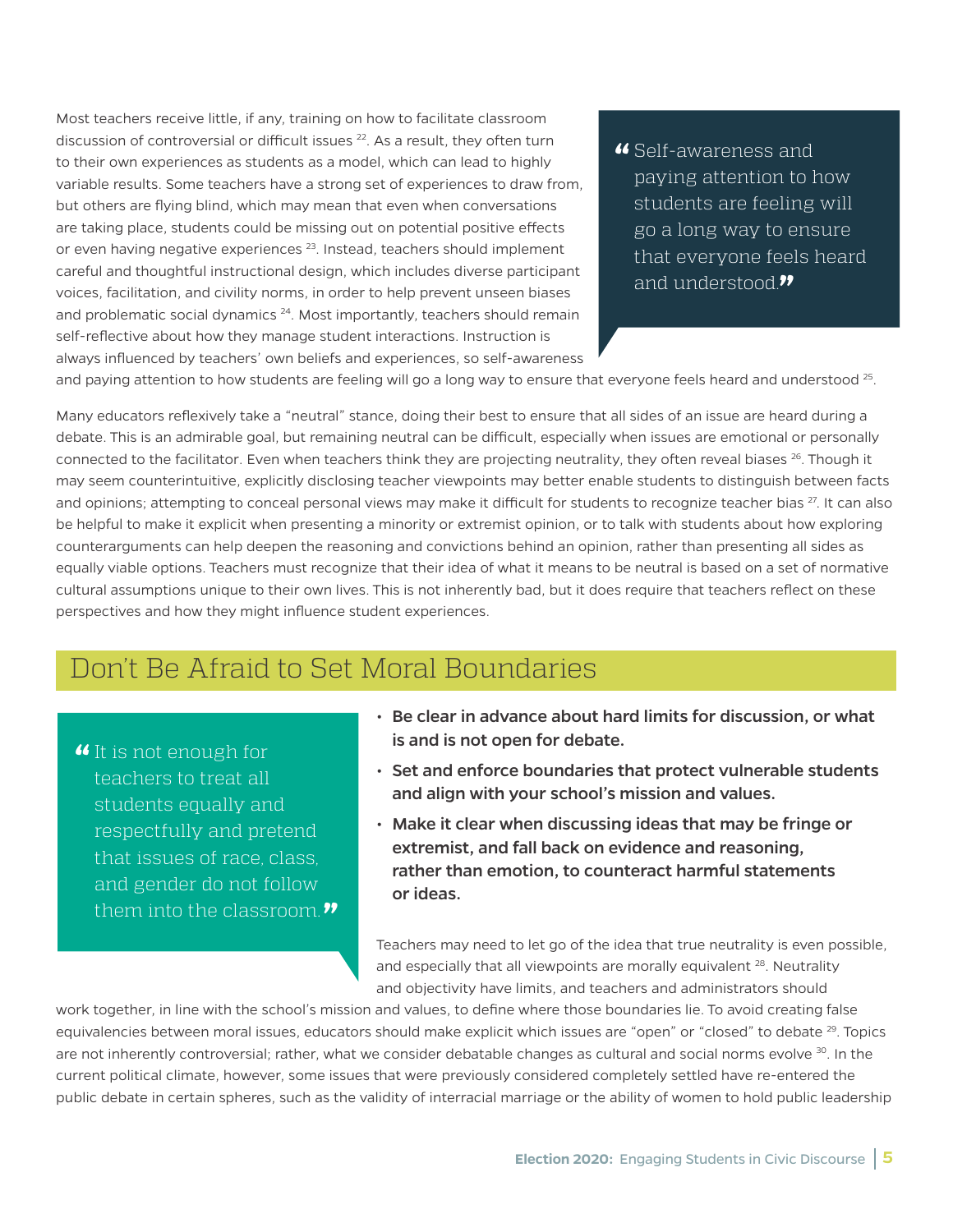roles <sup>31</sup>. While these issues may be politically debated, they can also be considered morally or epistemically settled, and teachers should use judgement based on ethics and understanding of current and historical context to decide whether to treat them as open or closed issues <sup>32</sup>. By teaching these issues as closed, teachers may appear to breach neutrality, but they are actually promoting a positive classroom environment that is safe and welcoming to all students, making clear what boundaries exist, and upholding human and civil rights 33. It is not enough for teachers to treat all students equally and respectfully and pretend that issues of race, class, and gender do not follow them into the classroom; this has a tendency to reinforce harmful societal hierarchies by tacitly approving the status quo, amplifying dominant voices, and sidelining nondominant ones <sup>34 35</sup>. Instead, seek to find a balance between giving up intellectual authority on open issues and remaining steadfast in moral authority on closed ones <sup>36</sup>.

## Get the Whole School Involved

- Give teachers the freedom and space in the curriculum to incorporate authentic student discussion.
- Make sure students have a real say in how the school is run.
- Promote positive and respectful interactions and relationships between teachers and students, fostering a culture of caring and trust.

Teachers often face a variety of barriers to implementing discussion, such as large class sizes that complicate behavioral management, lack of planning time or pedagogical knowledge of how to facilitate discussion, a curriculum that emphasizes broad superficial coverage instead of deep exploration of specific issues, or concerns that students may not have

productive exchanges that bring them to insightful conclusions <sup>37</sup>. Teachers also face barriers at the administrative level, and many schools struggle to create environments in which teachers have space to host discussions of controversial issues. Successfully implementing meaningful classroom discussion requires a supportive school environment where principals and parents trust teachers' professional expertise, and where there is sufficient space in the curriculum to pursue deep thinking  $38$ .

Schools should begin preparing for the 2020 election as soon as possible. Teachers need time for professional development and to practice new instructional strategies in a lower-stakes setting. And schools need considerable time and effort to develop positive student relationships and an open environment in which students feel safe engaging with ideas. Two of the most consistent predictors of an open school climate for discussion are the democratic nature of school institutions and the quality of interpersonal relationships. When students feel heard and empowered, and when both

**"** When students feel heard and empowered, and believe they can influence decisions made about the school, they are likely to perceive classrooms as more open to authentic discussion of political and social issues.**"**

students and school leaders believe that students can influence decisions made about the school, students are likely to perceive classrooms as more open to authentic discussion of political and social issues <sup>39 40</sup>. Similarly, when students feel that they have respectful relationships with teachers, and teachers also identify positive relationships among students, it creates a more open school environment for engaging with controversial public issues <sup>41</sup>. School leaders should look at how school-wide norms and policies may be contributing to an overall climate that promotes civil dialogue and open discussion within classrooms.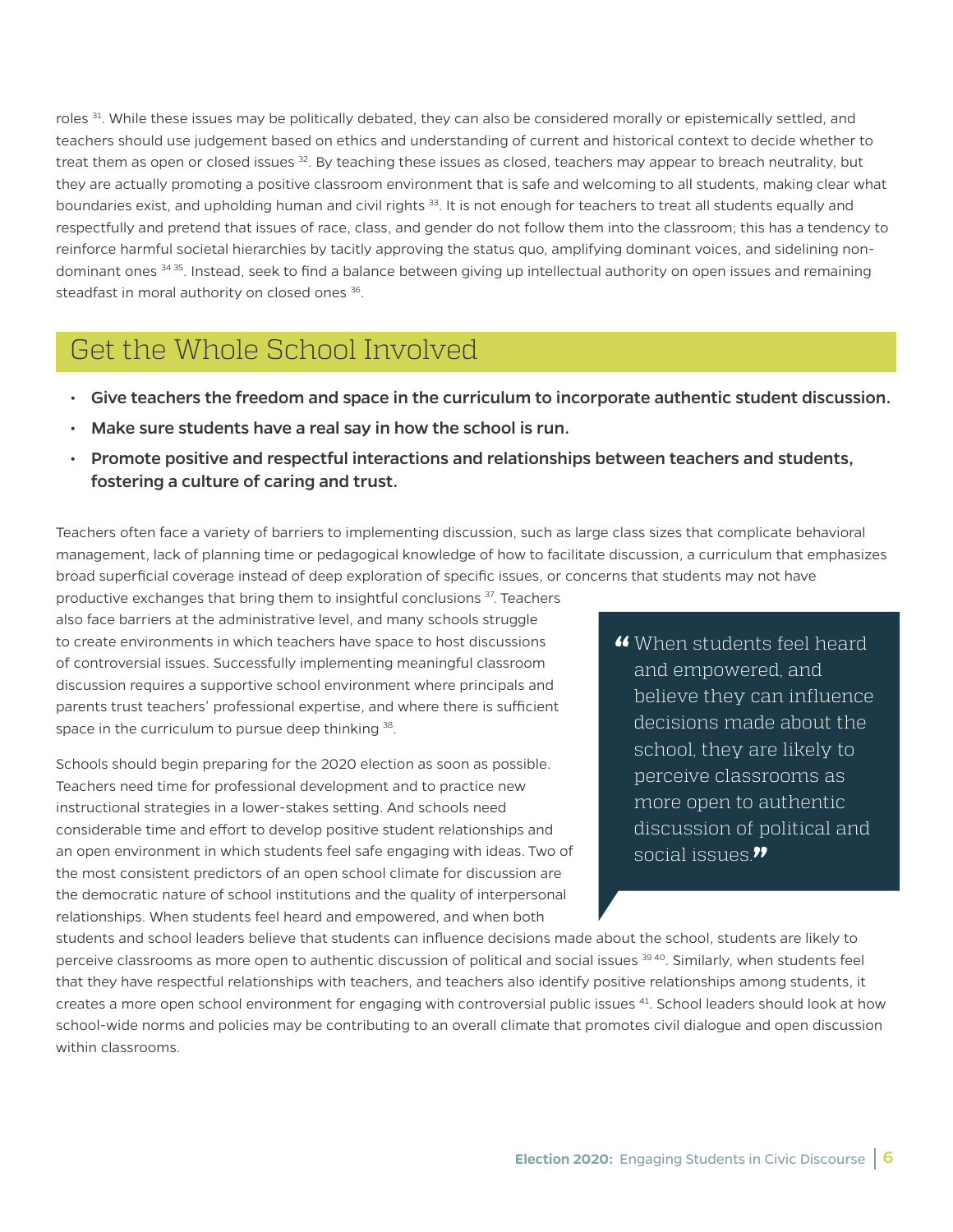#### **RESOURCES FOR EDUCATORS**

## Discussion Facilitation Frameworks

There is no shortage of resources offering teachers ideas and methods for hosting discussion, debate, and deliberation in the classroom. These range considerably in complexity and scope, from simply asking students what they think using primary source documents as prompts, to formally structured debates for which students have spent weeks preparing. Teachers should be mindful of the unique context and social factors of their own classroom and school communities when thinking about how best to facilitate conversations. Don't be afraid to experiment—one failed attempt at engaging in dialogue doesn't mean it's impossible in your classroom. Be thoughtful about where the conversation broke down, and try a new approach that accounts for those challenges.

**Great for:** Teachers who are unsure where to start or how to bring conversations to the next level. Classrooms with lower levels of trust may benefit from designs that depersonalize debate by assigning students to roles and focusing on research and preparation, rather than requiring students to disclose their own perspectives or experiences in order to participate. In classrooms where students have deeper relationships with one another, meta-talk about students' own expectations for dialogue and creating a shared set of community norms as a group may be a useful precursor to discussion.

**What to look for:** Avoid any activities that are trying to get students to a pre-determined outcome. Students can usually tell when they're being shepherded, and will tend to shut down rather than engage meaningfully. Teachers should prioritize discussion styles that have the flexibility and adaptability to meet the needs of whatever comes up, while maintaining a rigorous commitment to reason-giving and evidence. Students should feel their contributions are welcomed, and frameworks should be able to accommodate a wide range of student abilities, approaches, and beliefs about the nature and purpose of discussion.

#### **Sample resources and programs:**

- **•** NCSS Civil Discourse Resources
- **•** [Anti-Defamation League](https://www.adl.org/)
- **•** [ProCon.org](https://www.procon.org/)
- **•** [National Issues Forums Discussion Guides](https://www.nifi.org/es/issue-guides/issue-guides)
- **•** [Street Law's Deliberation materials](https://store.streetlaw.org/deliberations/)

## Media Literacy

Media literacy is an important component in how students analyze and evaluate the various forms of communication they encounter both in their daily lives and in their schoolwork. As they explore current events and make sense of the upcoming election, students will understand and make decisions about key political and social issues based on information they take from the media. Thus, it is crucial for young people not only to be able to understand and interpret media, but also to apply that knowledge toward their own civic development as they work with primary sources in history and the social studies. The ability to think critically about "difficult histories" and make connections between past and current events are important tools that will provide framing and context for contentious or controversial conversations. These resources can also help teachers make informed decisions about the kinds of content and texts they bring into the classroom, and how those choices may shape student perceptions and experiences.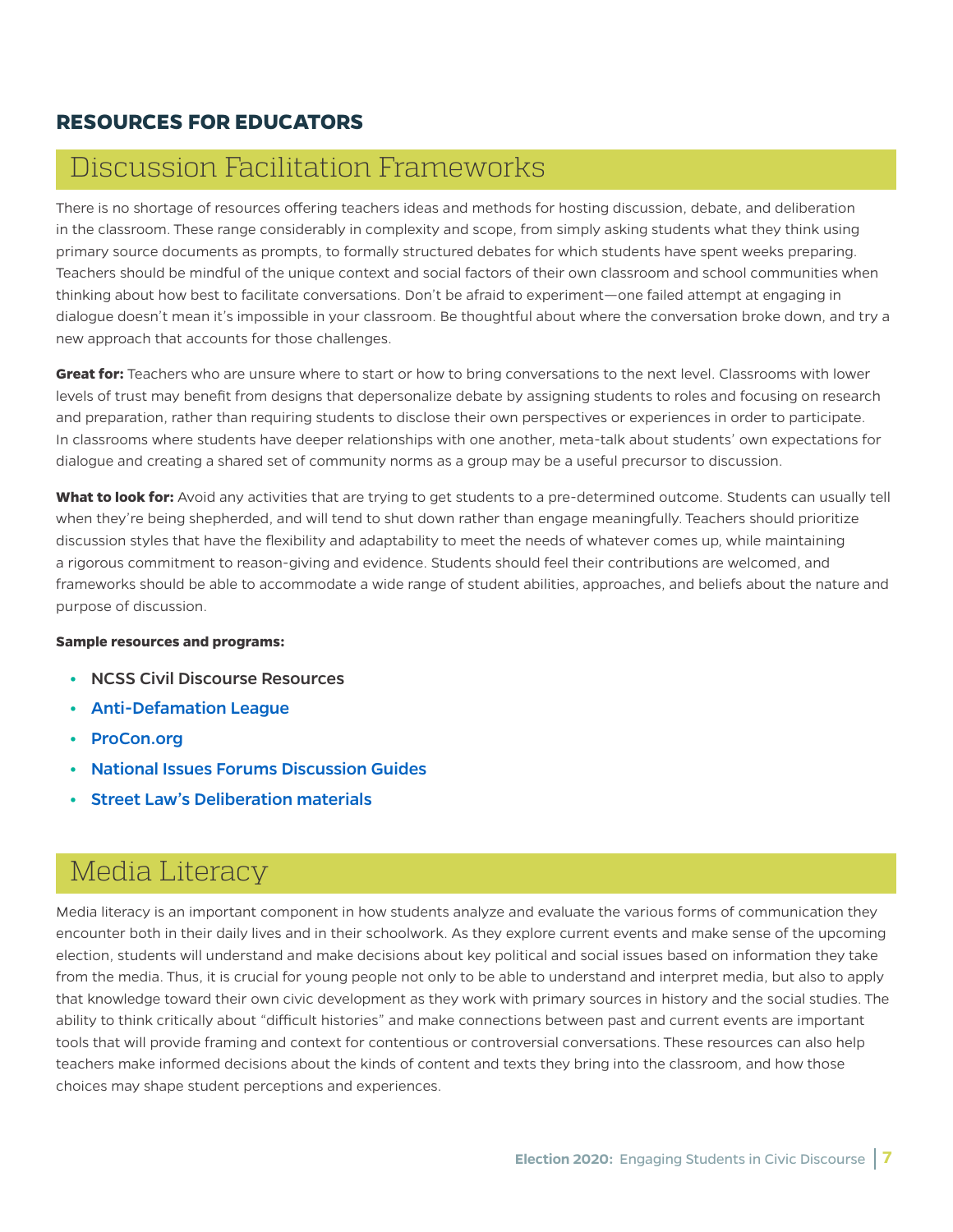**Great for:** Classrooms where students struggle to put evidence before emotions, or have a hard time recognizing subtext. Media literacy can also be a useful starting point in situations where students are deeply divided, talking past each other, or even antagonistic. Simply establishing a shared set of facts and acknowledging bias on all sides can lead to better interactions down the line.

**What to look for:** Look for tools that support informed and contextual use of evidence, and recognize that students should be aware of and think critically about the source, potential bias, reliability, and validity of the evidence they use to make arguments and draw conclusions. Avoid resources that vilify one type of bias while accepting or even praising another.

#### **Sample Resources and Programs:**

- **•** [National Association for Media Literacy Education](https://namle.net/)
- **•** [Facing History and Ourselves: Current Events](https://www.facinghistory.org/educator-resources/current-events/current-events-teaching-tools-and-strategies)
- **•** [Bites Media](https://bitesmedia.com/)
- **•** [Ad Fontes Media Bias Chart](https://www.adfontesmedia.com/)
- **•** [Democratic Knowledge Project: 10 Questions for Young Changemakers](https://yppactionframe.fas.harvard.edu/home)

## Service Learning and Action Civics

In order to help ground understanding of public issues in empirical reality and give students a set of experiences and knowledge to draw from, many schools turn outward to the wider community. Service learning and action civics can help inform discussion and make it more vivid, as well as adding weight to discussion by holding students accountable for the decisions they make, linking deliberation to action. In addition, these programs can have a unifying effect on student dialogue because, while they may have different ideas about their causes or how best to respond, students are highly likely to agree that issues such as homelessness, littering, or domestic violence have a negative impact on their community. These programs usually take either a service learning or action civics approach. Service learning gives students the opportunity to volunteer around an issue in their communities, while also including a curricular component that enables them to think critically about these experiences and to reflect on them in a collective setting. There is ample research to suggest that participating in a service experience in high school is a strong predictor of social, civic, and political engagement later in life 42. In action civics, students participate in a collective action project that incorporates their own knowledge, perspective, and voice, and centralizes reflection on the experience. However, unlike service learning, which tends to focus on civil society or philanthropic responses, action civics aims to teach students how to navigate public systems and institutions to enact change. Schools should consider programs that include a strong academic component alongside student action, and that ensure students have a grasp of relevant background knowledge necessary to understand how and why people take action.

**Great for:** Teachers who worry their students may be stuck in a bubble, or have a narrow worldview. For students who may be disempowered or marginalized, action civics can be a great tool for helping them understand how citizens can impact their world, regardless of status, and what resources are available to them that are already part of their community. For students who may be sheltered from many of the challenges facing society or who lack diversity in their communities, service learning can be a thoughtful way for them to develop a deeper understanding of how societies work, and to humanize and build empathy for those who are different from them.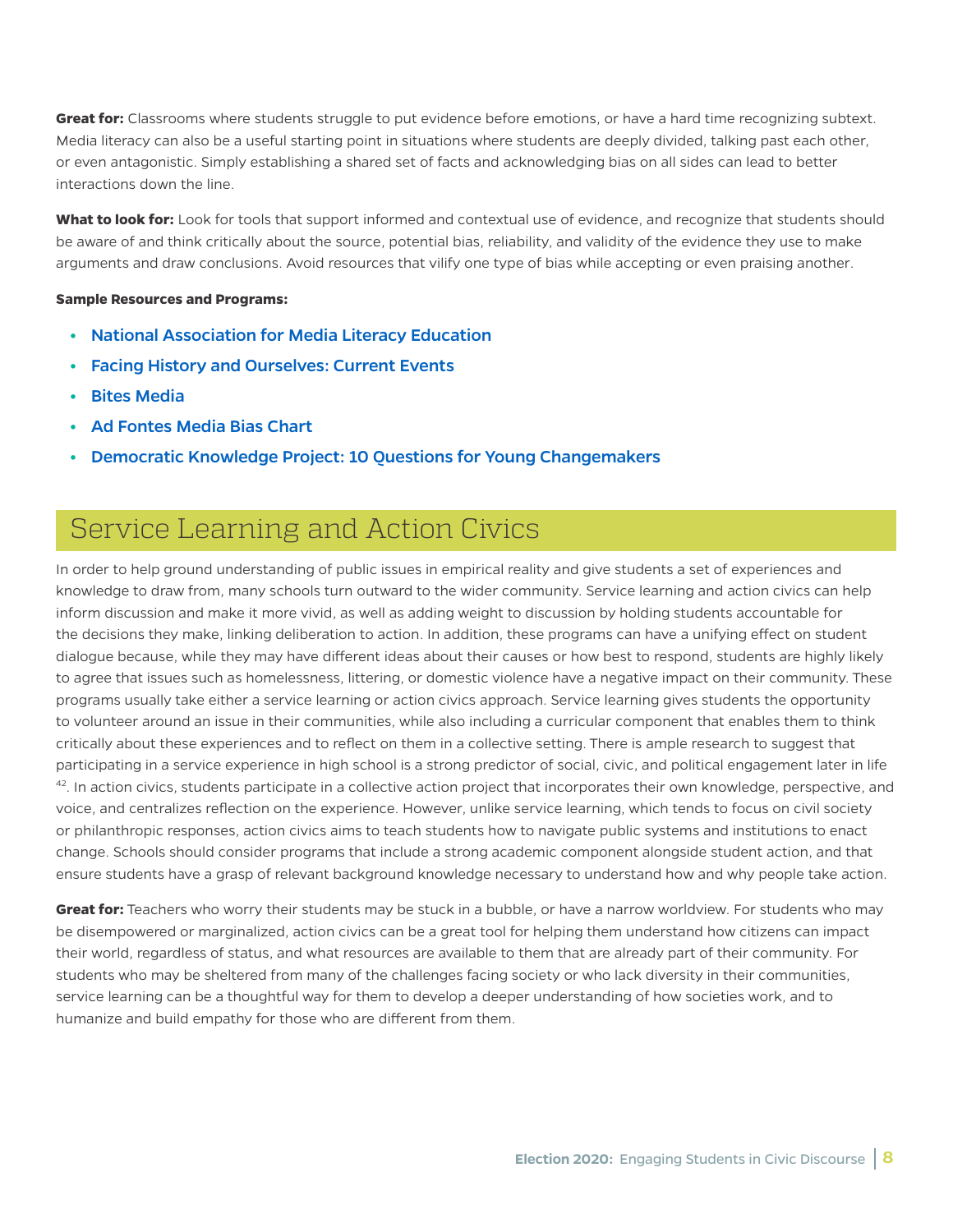What to look for: Avoid shallow engagement. Programming should go beyond simply completing a number of hours of community service or writing a letter to a senator. Students should delve deeply into the complex issues surrounding their projects and take time to reflect on their experiences. At a minimum, service learning or action civics programs should ask questions like: What is the problem I want to address? What are the underlying causes of this problem? How or why do I believe the action I am taking will help? How does it fit into our broader social or democratic system? Did I have an impact? How can I know? How could I work toward a more long-term solution to this problem?

#### **Sample Resources and Programs:**

- **•** [Youth Participatory Politics Research Network](https://yppactionframe.fas.harvard.edu/)
- **•** [Project Citizen \(Center for Civic Education\)](https://www.civiced.org/programs/project-citizen)
- **•** [Generation Citizen](https://generationcitizen.org/)
- **•** [Mikva Challenge](https://mikvachallenge.org/)

## Political Engagement in Schools

Schools may also want to consider how the broader student community outside of classrooms can get involved in the election. These kinds of programs can make it clear that school is a place where political engagement is valued and students' political identities are welcomed, while providing a clear structure and set of boundaries for how students are expected to conduct themselves. This can also be a valuable opportunity for extending citizenship education outside of the social studies classroom, and for tying curricular activities to issues affecting the broader school community. Traditionally, schools will set up a system of student government, but extracurricular civics can be broader than that. Some of the most common ways that schools support political engagement are through programs such as mock elections and debates, voter registration drives, and participation in extracurricular social studies activities such as speech and debate, mock trials, Model United Nations, geography bees, or history fairs. As schools think about how they can promote a positive, open, and safe environment for political discussion in the lead up to the 2020 election, schoolwide and extracurricular programming may be one approach to support political engagement and civil discourse outside of the classroom and across all school activities.

**Great for:** Everyone. All schools can and should have a student government and social studies extracurriculars, to the extent possible. Allow student interest to drive which activities are offered, and be willing to cede leadership to the students. If your school has a particularly hard time doing this, these programs are likely to be especially important.

**What to look for:** Programs that people are excited about. What do students want to learn about, and faculty want to give their time to? Make sure they have a strong educational component—programs that overemphasize fundraising or advocacy often benefit the organization that runs them more than the students who participate. Try to ensure that students have real say in governance or management and are able to practice taking ownership of the things they care about.

#### **Sample Resources and Programs:**

- **•** [Kid's Voting USA](https://www.kidsvotingusa.org/)
- **•** [Campus Vote Project](https://www.campusvoteproject.org/)
- **•** [Teaching for Democracy Alliance](http://www.teachingfordemocracy.org/)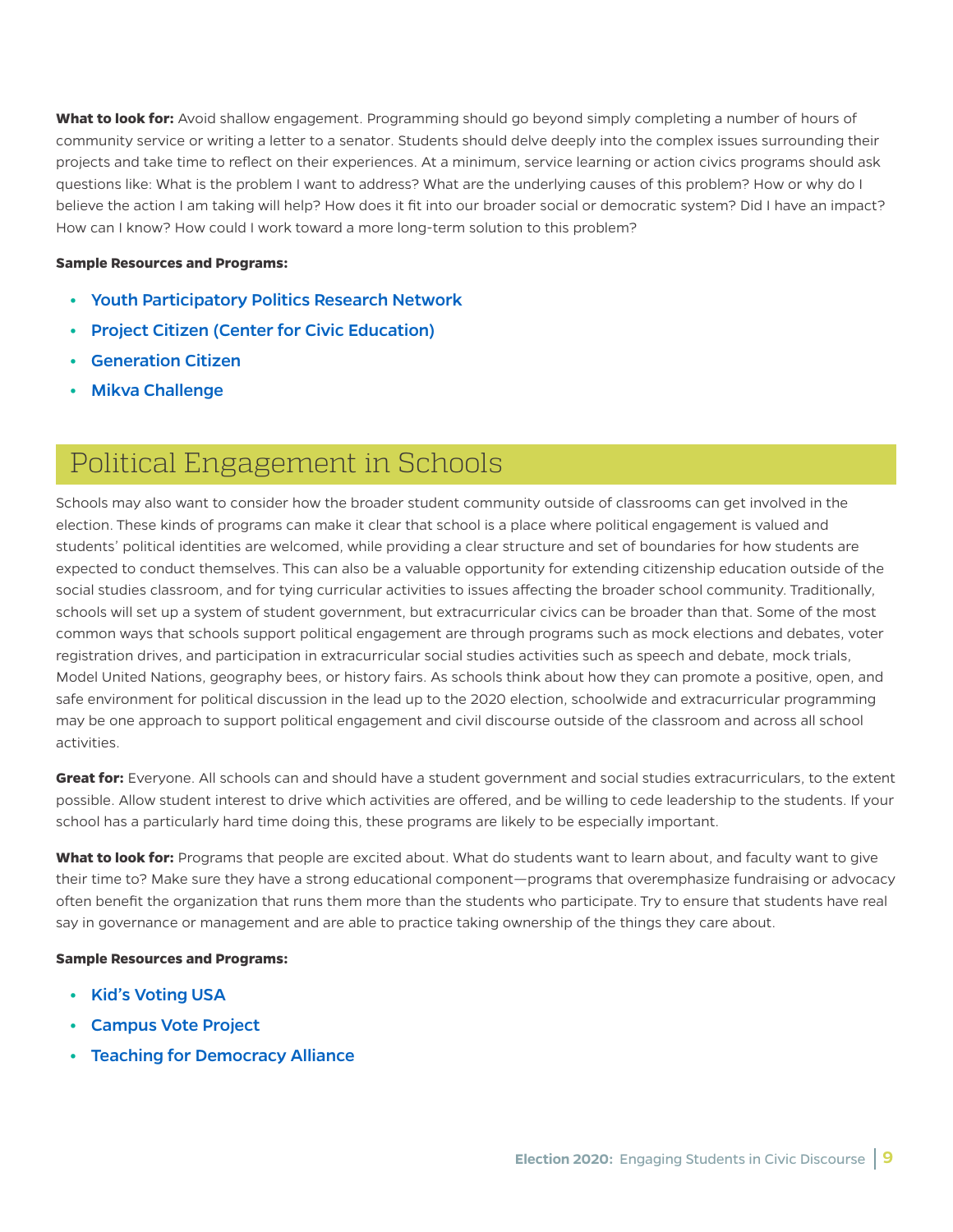#### **REFERENCES**

- Allen, Danielle S. *Talking to Strangers: Citizenship after Brown vs. Board of Education*. Chicago, IL: University Of Chicago Press, 2004.
- Barton, K. C., and P. Avery. "Research on Social Studies Education: Diverse Students, Settings, and Methods." In *Handbook of Research on Teaching*, edited by D. Gitomer and C. Bell, 985–1038. Washington, D.C.: American Educational Research Association, 2016.
- Beck, Terence A. "Identity, Discourse, and Safety in a High School Discussion of Same-Sex Marriage." *Theory & Research in Social Education* 41, no. 1 (January 1, 2013): 1–32. https://doi.org/10.1080/00933104.2013.757759.
- ———. "Managing an Unpopular Opinion in a Controversial Political Issue Discussion." *Theory & Research in Social Education* 47, no. 2 (April 3, 2019): 205–27. https://doi.org/10.1080/00933104.2018.1551165.
- Billig, Michael. *Arguing and Thinking: A Rhetorical Approach to Social Psychology*. Cambridge: Cambridge University Press, 1987.
- Brookfield, S. D., and S. Preskill. *Discussion as a Way of Teaching: Tools and Techniques for Democratic Classrooms*. San Francisco: Jossey-Bass, 1999.
- Camicia, S. P. *Critical Democratic Education and LGBTQ-Inclusive Curriculum: Opportunities and Constraints*. New York, N.Y.: Routledge, 2016.
- Campbell, David E. "Voice in the Classroom: How an Open Classroom Climate Fosters Political Engagement among Adolescents." *Political Behavior* 30, no. 4 (2008): 437–54.
- ———. *Why We Vote: How Schools and Communities Shape Our Civic Life*. Princeton, N.J: Princeton University Press, 2006. https://catalyst.library.jhu.edu/catalog/bib\_2619511.
- Chambers, Simone. "Human Life Is Group Life: Deliberative Democracy for Realists." *Critical Review* 30, no. 1–2 (April 3, 2018): 36–48. https://doi.org/10.1080/08913811.2018.1466852.
- Colbert, Kent R. "The Effects of Debate Participation on Argumentativeness and Verbal Aggression." *Communication Education* 42, no. 3 (July 1993): 206.
- Conrad, Jenni. "Navigating Identity as a Controversial Issue: One Teacher's Disclosure for Critical Empathic Reasoning." *Theory & Research in Social Education*, no. 0 (October 25, 2019): 1–33. https://doi.org/10.1080/00933104.2019.167 9687.
- Dillon, J. T. *Using Discussion in Classrooms*. Buckingham: Open University Press, 1994.
- Dryzek, John S., Andre Bachtiger, Simone Chambers, Joshua Cohen, James N. Druckman, Andrea Felicetti, James S. Fishkin, et al. "The Crisis of Democracy and the Science of Deliberation: Citizens Can Avoid Polarization and Make Sound Decisions." *Science* 363, no. 6432 (2019): 1144–46. https://doi.org/10.1126/science.aaw2694.
- Felton, Mark, Merce Garcia-Mila, Constanza Villarroel, and Sandra Gilabert. "Arguing Collaboratively: Argumentative Discourse Types and Their Potential for Knowledge Building." *British Journal of Educational Psychology* 85, no. 3 (September 1, 2015): 372–86.
- Flynn, N. K. "Toward Democratic Discourse: Scaffolding Student-Led Discussions in the Social Studies." *Teachers College Record* 111 (2009): 2021–54.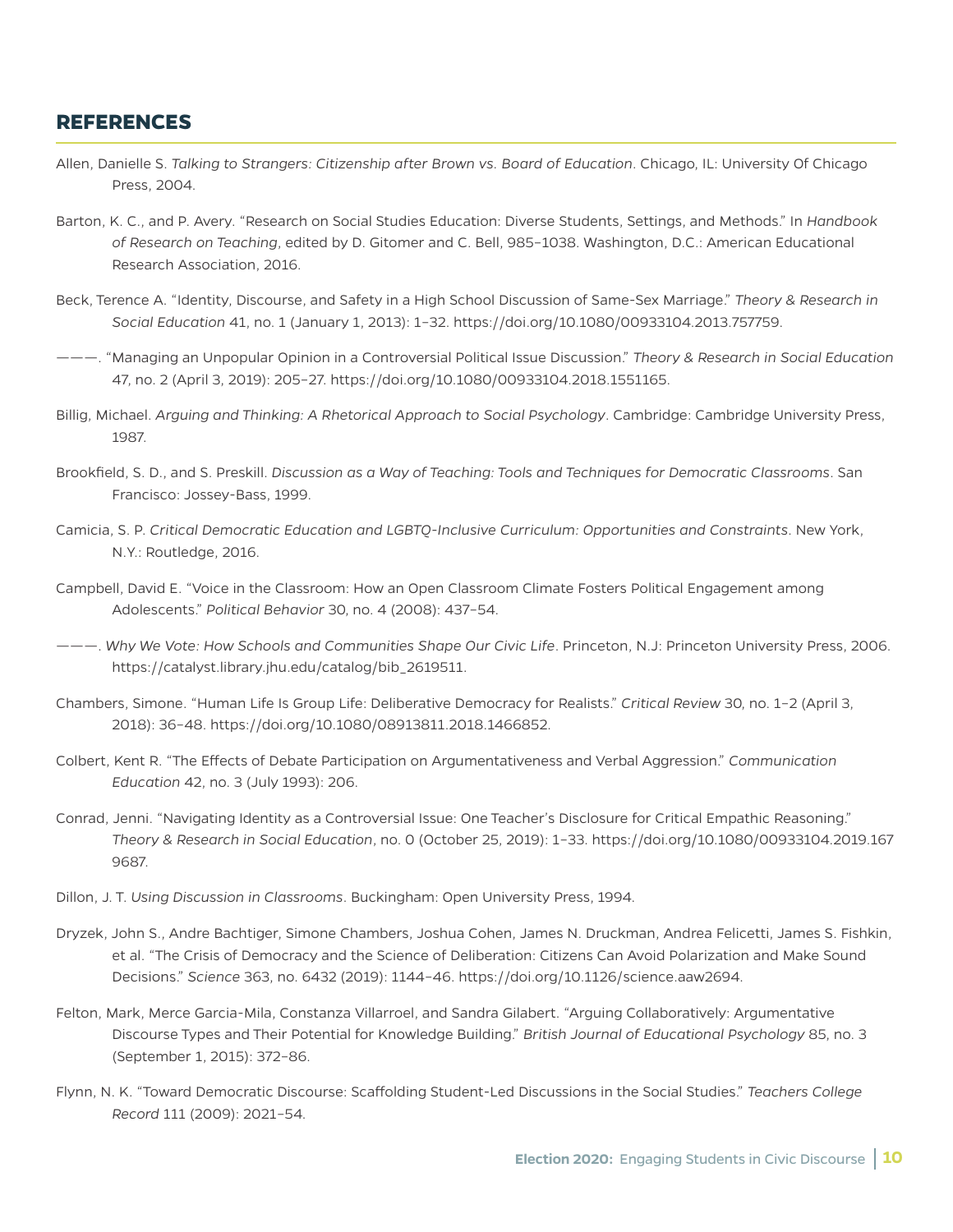- Gerber, Marlène, André Bächtiger, Susumu Shikano, Simon Reber, and Samuel Rohr. "Deliberative Abilities and Influence in a Transnational Deliberative Poll (EuroPolis)." *British Journal of Political Science* 48, no. 4 (October 2018): 1093–1118. https://doi.org/10.1017/S0007123416000144.
- Gibson, C, and Peter Levine. "The Civic Mission of Schools." New York, NY: Carnegie Corporation of New York and CIRCLE: The Center for Information and Research on Civic Learning and Engagement, 2003. https://civicyouth.org/PopUps/ CivicMissionofSchools.pdf.
- Gillies, R. M., and A. Khan. "Promoting Reasoned Argumentation, Problem-Solving and Learning during Small Group Work." *Cambridge Journal of Education* 39, no. 1 (2009): 7–27.
- Grönlund, Kimmo, Kaisa Herne, and Maija Setälä. "Does Enclave Deliberation Polarize Opinions?" *Political Behavior* 37, no. 4 (December 1, 2015): 995–1020. https://doi.org/10.1007/s11109-015-9304-x.
- Hadjioannou, Xenia. "Bringing the Background to the Foreground: What Do Classroom Environments That Support Authentic Discussions Look Like?" *American Educational Research Journal* 44, no. 2 (June 1, 2007): 370–99. https://doi. org/10.3102/0002831207302173.
- Hand, Michael. "Should We Teach Homosexuality as a Controversial Issue?" *Theory and Research in Education* 5, no. 1 (2007): 68–86. https://doi.org/10.1177/1477878507073614.
- Hart, D, T. M. Donnelly, James Youniss, and R. Atkins. "High School Community Service as a Predictor of Adult Voting and Volunteering." *American Educational Research Journal* 44, no. 1 (2007): 197–219.
- Hemmings, Annette. "High School Democratic Dialogues: Possibilities for Praxis." *American Educational Research Journal* 37, no. 1 (2000): 67–91.
- Henning, J. E. *The Art of Discussion-Based Teaching: Opening up Conversation in the Classroom*. New York: Routledge, 2008.
- Hess, Diana E. *Controversy in the Classroom: The Democratic Power of Discussion*. New York, N.Y.: Routledge, 2009.
- Hess, Diana E., and Patricia McAvoy. *The Political Classroom: Evidence and Ethics in Democratic Education*. New York: Routledge, 2014.
- Hess, Diana E., and Julie Posselt. "How High School Students Experience and Learn from the Discussion of Controversial Public Issues." *Journal of Curriculum and Supervision* 17, no. 4 (June 1, 2002): 283–314.
- Ho, L.-C., Patricia McAvoy, Diana E. Hess, and B. Gibbs. "Teaching and Learning about Controversial Issues and Topics in the Social Studies: A Review of the Research." In *The Wiley Handbook of Social Studies Research*, edited by M. M. Manfra and C. M. Bolick, 321–35. Boston, MA: Wiley Blackwell, 2017.
- Infante, D. A., A. S. Rancer, and D. F. Womack. *Building Communication Theory*. Prospect Heights, IL: Waveland Press, 1990.
- Journell, Wayne. "Framing Controversial Identity Issues in Schools: The Case of HB2, Bathroom Equity, and Transgender Students." *Equity & Excellence in Education* 50, no. 4 (October 2, 2017): 339–54. https://doi.org/10.1080/10665684 .2017.1393640.
- ———. "Ideological Homogeneity, School Leadership, and Political Intolerance in Secondary Education: A Study of Three High Schools during the 2008 Presidential Election." *Journal of School Leadership* 22 (2012): 269–599.
- ———. "Teacher Political Disclosure as Parrhēsia." *Teachers College Record* 118, no. 5 (2016): 1–36.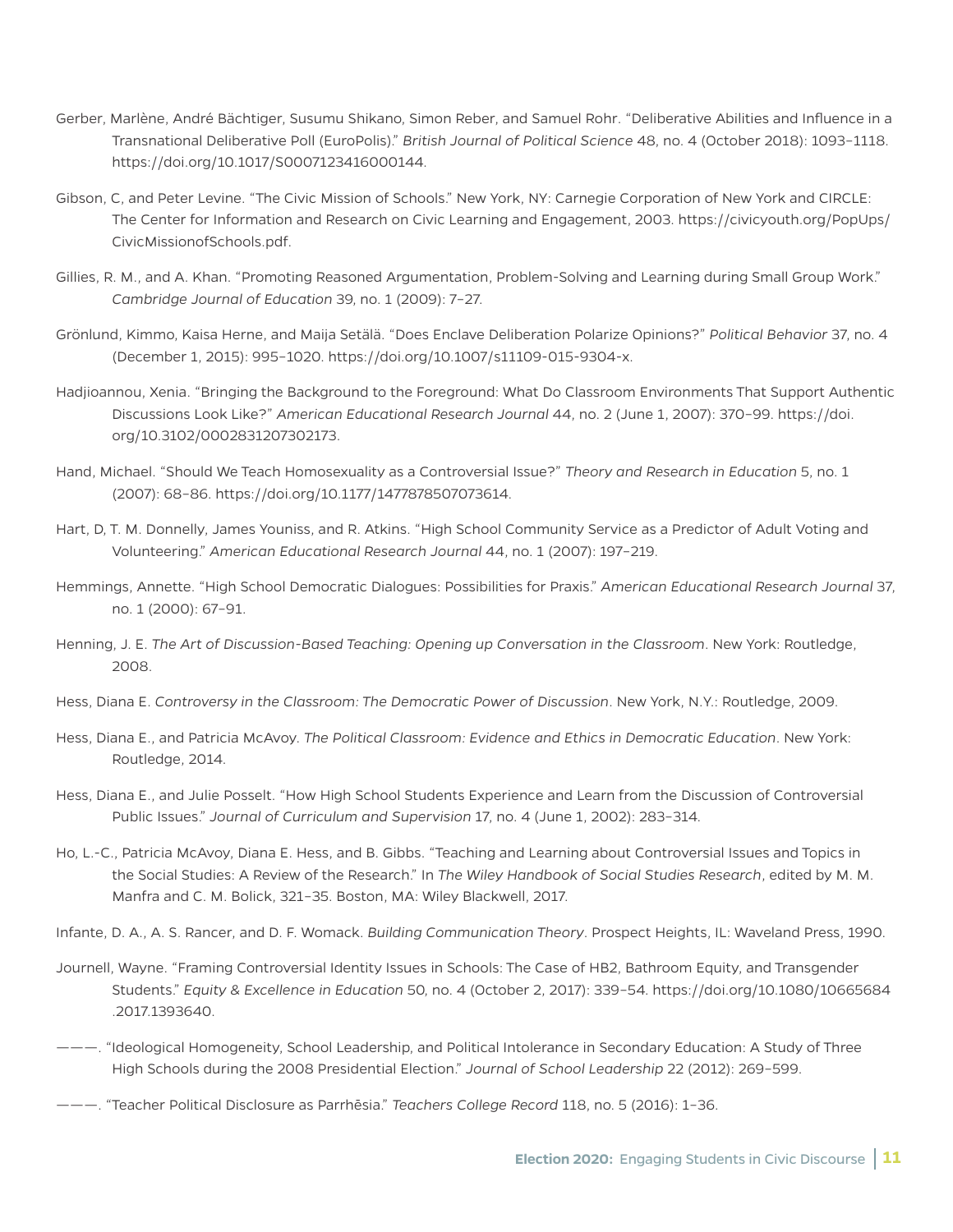- ———. "The Disclosure Dilemma in Action: A Qualitative Look at the Effect of Teacher Disclosure on Classroom Instruction." *Journal of Social Studies Research; Cedar Hall* 35, no. 2 (Fall 2011): 217–44.
- Knowles, Ryan T. "Teaching Who You Are: Connecting Teachers' Civic Education Ideology to Instructional Strategies." *Theory & Research in Social Education* 46, no. 1 (January 2, 2018): 68–109. https://doi.org/10.1080/00933104.2017.13567 76.
- Kuang, Xiaoxue, Kerry J. Kennedy, and Magdalena Mo Ching Mok. "Creating Democratic Class Rooms in Asian Contexts: The Influences of Individual and School Level Factors on Open Classroom Climate." *Journal of Social Science Education* 17, no. 1 (January 1, 2018): 29–40.
- Kumashiro, Kevin. "The 'Acceptability' of Race/Gender/Sexuality-Based Discrimination in Democratic Schools." *Transformations: The Journal of Inclusive Scholarship and Pedagogy* 14, no. 1 (2003): 7–34.
- Kunzman, Robert. *Grappling with the Good: Talking about Religion and Morality in Public Schools*. Albany: State University of New York Press, 2006.
- Landemore, Helene. *Democratic Reason: Politics, Collective Intelligence, and the Rule of the Many*. Princeton: Princeton University Press, 2012.
- Levinson, Meira. *No Citizen Left Behind*. Cambridge: Harvard University Press, 2012. https://catalyst.library.jhu.edu/catalog/ bib\_6289765.
- Maurissen, Lies, Ellen Claes, and Carolyn Barber. "Deliberation in Citizenship Education: How the School Context Contributes to the Development of an Open Classroom Climate." *Social Psychology of Education*, May 10, 2018, 1–22. https:// doi.org/10.1007/s11218-018-9449-7.
- Mezuk, Briana, Irina Bondarenko, Suzanne Smith, and Eric Tucker. "Impact of Participating in a Policy Debate Program on Academic Achievement: Evidence from the Chicago Urban Debate League." *Educational Research and Reviews* 6, no. 9 (2011): 622–35.
- Mirra, Nicole, Benjamin Honoroff, Suzanne Elgendy, and Gabriel Pietrzak. "Reading and Writing with a Public Purpose: Fostering Middle School Students' Academic and Critical Community Literacies through Debate." *Journal of Language and Literacy Education* 12, no. 1 (2016): 1–22.
- Mutz, D. *Hearing the Other Side: Deliberative versus Participatory Democracy.* New York: Cambridge University Press, 2006.
- Niemi, Nancy S., and Richard G. Niemi. "Partisanship, Participation, and Political Trust as Taught (or Not) in High School History and Government Classes." *Theory & Research in Social Education* 35, no. 1 (Winter 2007): 32–61.
- Noelle-Neumann, E. *The Spiral of Silence: Public Opinion–Our Social Skin*. Chicago, IL: University Of Chicago Press, 1993.
- Onosko, J. J. "Barriers to the Promotion of Higher-Order Thinking in Social Studies." *Theory and Research in Social Education* 19, no. 4 (1991): 341–66.
- Pace, Judith L. The Charged Classroom: Predicaments and Possibilities for Democratic Teaching. New York, N.Y.: Routledge, 2015.
- Parker, W. C. "Listening to Strangers: Classroom Discussion in Democratic Education." *Teachers College Record* 112 (2010): 2815–32.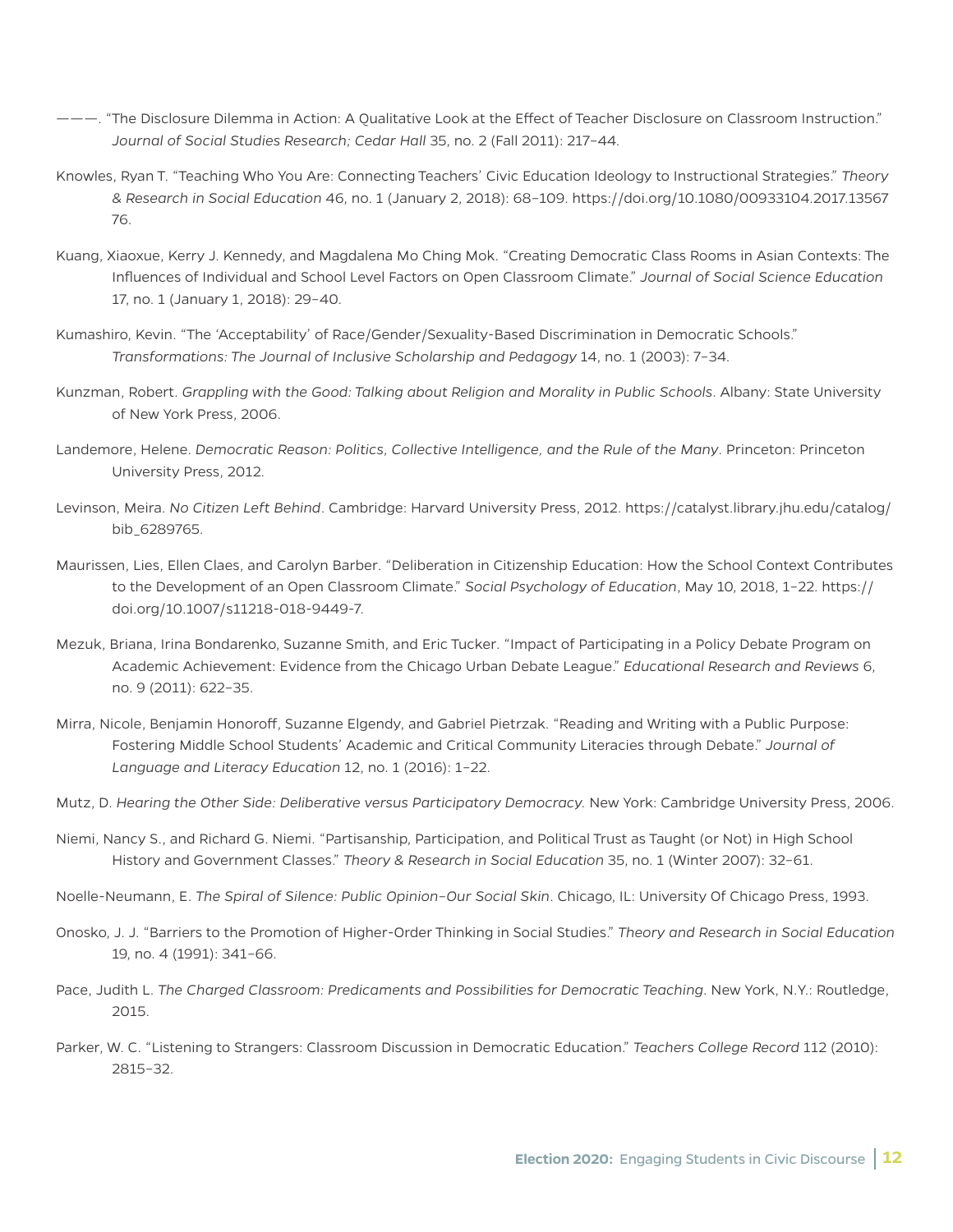- Perry, James L., and Michael C. Katula. "Does Service Affect Citizenship?" *Administration & Society; Beverly Hills* 33, no. 3 (July 2001): 330–65.
- Quintelier, Ellen, and Marc Hooghe. "The Relationship between Political Participation Intentions of Adolescents and a Participatory Democratic Climate at School in 35 Countries." *Oxford Review of Education* 39, no. 5 (October 1, 2013): 567–89. https://doi.org/10.1080/03054985.2013.830097.
- Reich, Wendelin. "Deliberative Democracy in the Classroom: A Sociological View." *Educational Theory* 57, no. 2 (2007): 187–97. https://doi.org/10.1111/j.1741-5446.2007.00251.x.
- Reichert, Frank, Jiaxin Chen, and Judith Torney-Purta. "Profiles of Adolescents' Perceptions of Democratic Classroom Climate and Students' Influence: The Effect of School and Community Contexts." *Journal of Youth and Adolescence* 47 (2018). https://doi.org/10.1007/s10964-018-0831-8.
- Rogers, John, Megan Franke, Jung-Eun Ellie Yun, Michael Ishimoto, Claudia Diera, Rebeccca Geller, Anthony Berryman, and Tizoc Brenes. "Teaching and Learning in the Age of Trump: Increasing Stress and Hostility in America's High Schools." Los Angeles, CA: UCLA's Institute for Democracy, Education, and Access, 2017.
- Schultz, Katherine, Patricia Buck, and Tricia Niesz. "Democratizing Conversations: Racialized Talk in a Post-Desegregated Middle School." *American Educational Research Journal* 37, no. 1 (March 1, 2000): 33–65. https://doi. org/10.3102/00028312037001033.
- Sondel, Beth, Hannah Carson Baggett, and Alyssa Hadley Dunn. "'For Millions of People, This Is Real Trauma': A Pedagogy of Political Trauma in the Wake of the 2016 U.S. Presidential Election." *Teaching and Teacher Education* 70 (February 2018): 175–85. https://doi.org/10.1016/j.tate.2017.11.017.
- Subedi, Binaya. "Fostering Critical Dialogue Across Cultural Differences: A Study of Immigrant Teachers' Interventions in Diverse Schools." *Theory & Research in Social Education* 36, no. 4 (Fall 2008): 413–40.
- Warner, Ede, and Jon Bruschke. "'Gone on Debating:' Competitive Academic Debate as a Tool of Empowerment." *Contemporary Argumentation & Debate* 22 (September 2001): 1.
- Washington, Elizabeth Yeager, and Emma K. Humphries. "A Social Studies Teacher's Sense Making of Controversial Issues Discussions of Race in a Predominantly White, Rural High School Classroom." *Theory & Research in Social Education* 39, no. 1 (Winter 2011): 92–114.
- Youniss, James, Jeffrey A. McLellan, Yang Su, and Miranda Yates. "The Role of Community Service in Identity Development: Normative, Unconventional, and Deviant Orientations." *Journal of Adolescent Research* 14, no. 2 (1999): 248–61.
- Youniss, James, Jeffrey A. McLellan, and Miranda Yates. "What We Know About Engendering Civic Identity." *American Behavioral Scientist* 40, no. 5 (March 1, 1997): 620–31. https://doi.org/10.1177/0002764297040005008.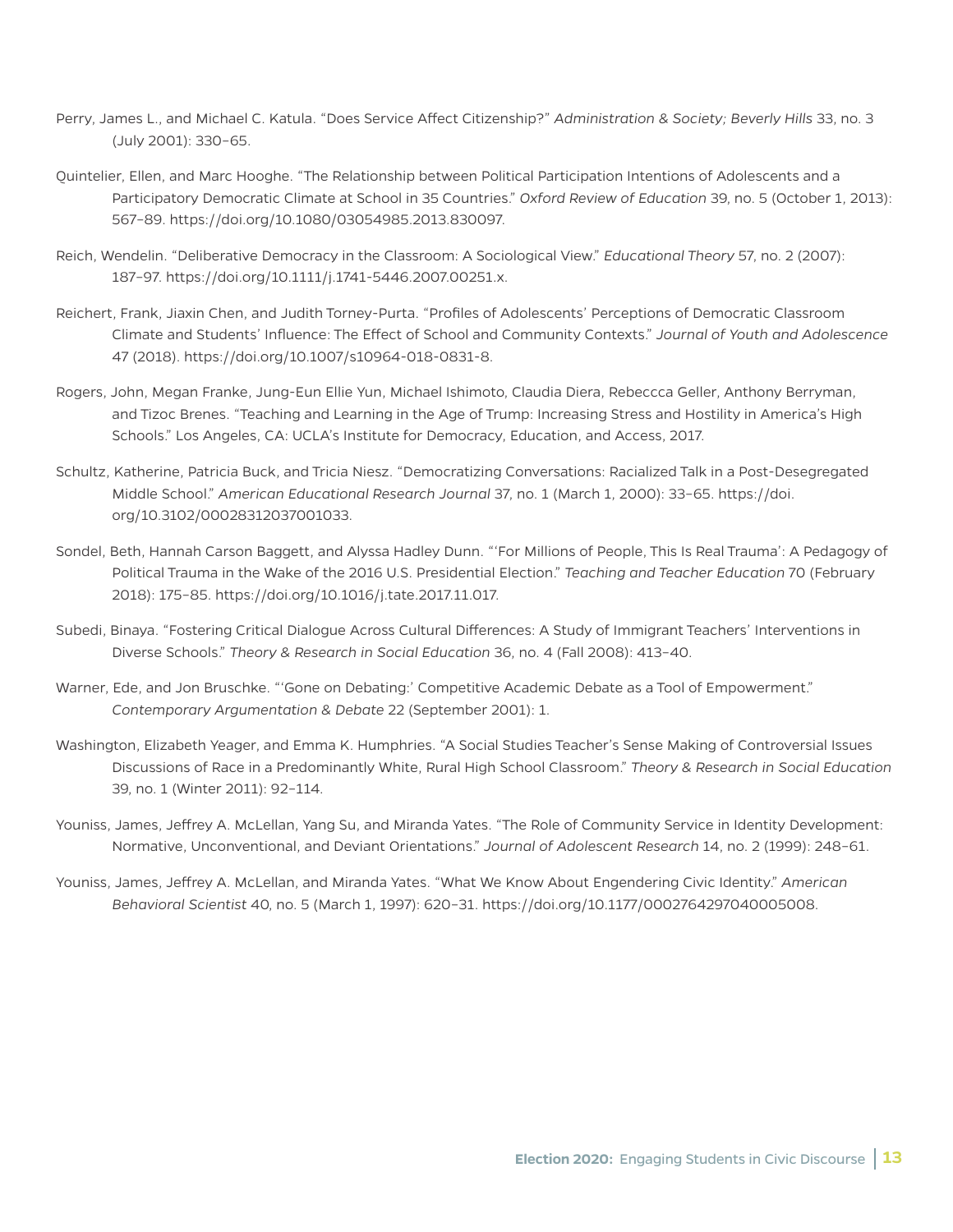#### **ENDNOTES**

- 1. Rogers et al., "Teaching and Learning in the Age of Trump: Increasing Stress and Hostility in America's High Schools"; Sondel, Baggett, and Dunn, "'For Millions of People, This Is Real Trauma.'"
- 2. Rogers et al., "Teaching and Learning in the Age of Trump: Increasing Stress and Hostility in America's High Schools."
- 3. Subedi, "Fostering Critical Dialogue Across Cultural Differences."
- 4. Hess, *Controversy in the Classroom: The Democratic Power of Discussion*.
- 5. Hess and McAvoy, *The Political Classroom: Evidence and Ethics in Democratic Education*.
- 6. Barton and Avery, "Research on Social Studies Education: Diverse Students, Settings, and Methods"; Hemmings, "High School Democratic Dialogues"; Hess and Posselt, "How High School Students Experience and Learn from the Discussion of Controversial Public Issues"; Ho et al., "Teaching and Learning about Controversial Issues and Topics in the Social Studies: A Review of the Research."; Levinson, *No Citizen Left Behind*; Parker, "Listening to Strangers: Classroom Discussion in Democratic Education."
- 7. Hadjioannou, "Bringing the Background to the Foreground"; Henning, *The Art of Discussion-Based Teaching: Opening up Conversation in the Classroom*; Washington and Humphries, "A Social Studies Teacher's Sense Making of Controversial Issues Discussions of Race in a Predominantly White, Rural High School Classroom."
- 8. Beck, "Managing an Unpopular Opinion in a Controversial Political Issue Discussion"; Parker, "Listening to Strangers: Classroom Discussion in Democratic Education."
- 9. Beck, "Managing an Unpopular Opinion in a Controversial Political Issue Discussion"; Flynn, "Toward Democratic Discourse: Scaffolding Student-Led Discussions in the Social Studies"; Hess and Posselt, "How High School Students Experience and Learn from the Discussion of Controversial Public Issues"; Journell, "Ideological Homogeneity, School Leadership, and Political Intolerance in Secondary Education: A Study of Three High Schools during the 2008 Presidential Election"; Journell, "Framing Controversial Identity Issues in Schools."
- 10. Noelle-Neumann, *The Spiral of Silence: Public Opinion–Our Social Skin*.
- 11. Gillies and Khan, "Promoting Reasoned Argumentation, Problem-Solving and Learning during Small Group Work."
- 12. "The Crisis of Democracy and the Science of Deliberation: Citizens Can Avoid Polarization and Make Sound Decisions."
- 13. Gerber et al., "Deliberative Abilities and Influence in a Transnational Deliberative Poll (EuroPolis)."
- 14. Hadjioannou, "Bringing the Background to the Foreground"; Hemmings, "High School Democratic Dialogues."
- 15. Schultz, Buck, and Niesz, "Democratizing Conversations."
- 16. Felton et al., "Arguing Collaboratively."
- 17. Chambers, "Human Life Is Group Life"; Grönlund, Herne, and Setälä, "Does Enclave Deliberation Polarize Opinions?"; Landemore, *Democratic Reason: Politics, Collective Intelligence, and the Rule of the Many*.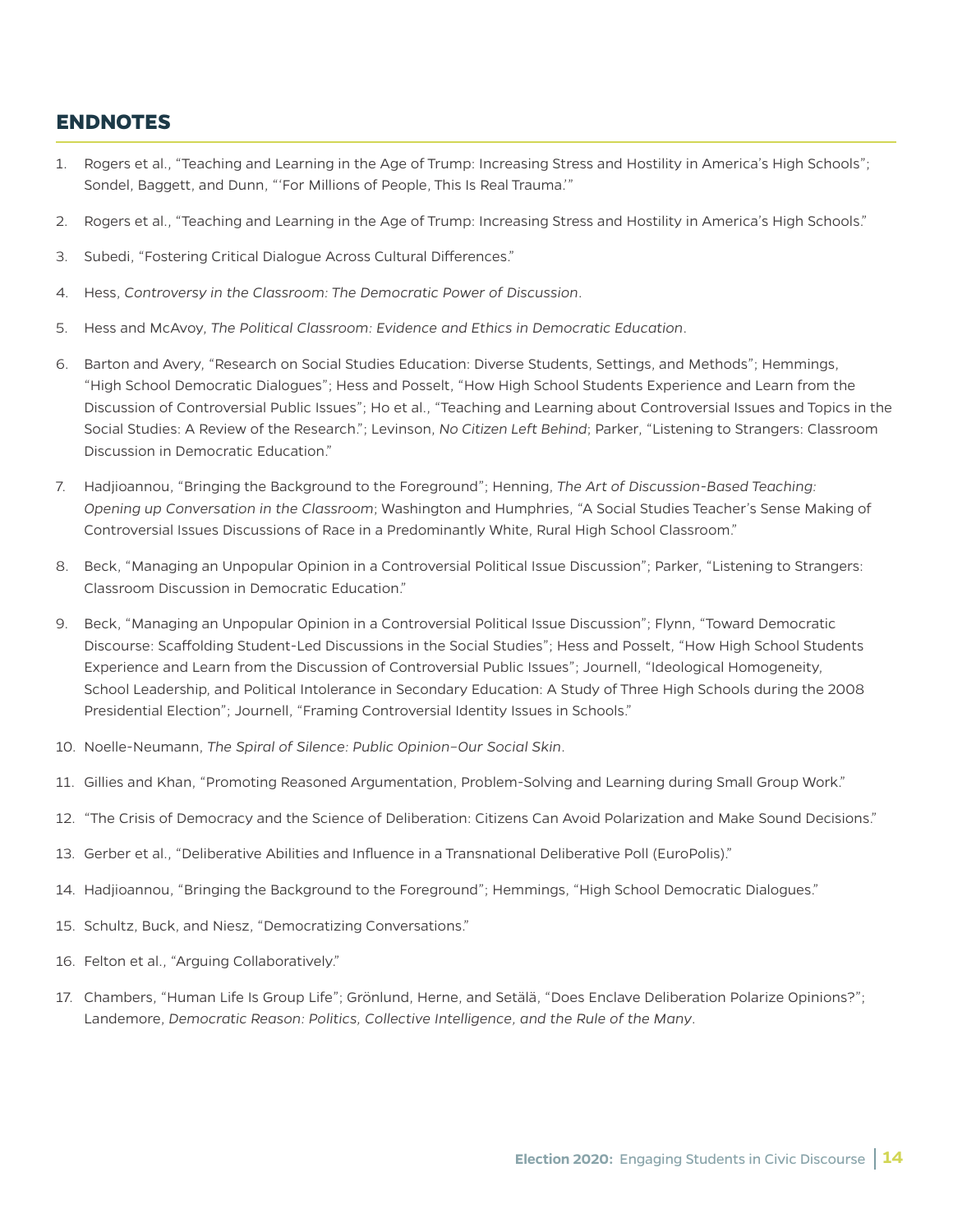- 18. Campbell, "Voice in the Classroom"; Hess, *Controversy in the Classroom: The Democratic Power of Discussion*; Hess and Posselt, "How High School Students Experience and Learn from the Discussion of Controversial Public Issues"; Mirra et al., "Reading and Writing with a Public Purpose: Fostering Middle School Students' Academic and Critical Community Literacies through Debate"; Mutz, *Hearing the Other Side: Deliberative versus Participatory Democracy*; Youniss, McLellan, and Yates, "What We Know About Engendering Civic Identity."
- 19. Mezuk et al., "Impact of Participating in a Policy Debate Program on Academic Achievement: Evidence from the Chicago Urban Debate League."
- 20. Billig, *Arguing and Thinking: A Rhetorical Approach to Social Psychology*.
- 21. Colbert, "The Effects of Debate Participation on Argumentativeness and Verbal Aggression"; Infante, Rancer, and Womack, *Building Communication Theor*y; Warner and Bruschke, "'Gone on Debating."
- 22. Kunzman, *Grappling with the Good*.
- 23. Washington and Humphries, "A Social Studies Teacher's Sense Making of Controversial Issues Discussions of Race in a Predominantly White, Rural High School Classroom."
- 24. Dryzek et al., "The Crisis of Democracy and the Science of Deliberation: Citizens Can Avoid Polarization and Make Sound Decisions."
- 25. Subedi, "Fostering Critical Dialogue Across Cultural Differences."
- 26. Conrad, "Navigating Identity as a Controversial Issue"; Journell, "The Disclosure Dilemma in Action"; Knowles, "Teaching Who You Are"; Niemi and Niemi, "Partisanship, Participation, and Political Trust as Taught (or Not) in High School History and Government Classes"; Reich, "Deliberative Democracy in the Classroom."
- 27. Ho et al., "Teaching and Learning about Controversial Issues and Topics in the Social Studies: A Review of the Research."; Journell, "Teacher Political Disclosure as Parrhēsia"; Washington and Humphries, "A Social Studies Teacher's Sense Making of Controversial Issues Discussions of Race in a Predominantly White, Rural High School Classroom."
- 28. Sondel, Baggett, and Dunn, "'For Millions of People, This Is Real Trauma'"; Subedi, "Fostering Critical Dialogue Across Cultural Differences."
- 29. Washington and Humphries, "A Social Studies Teacher's Sense Making of Controversial Issues Discussions of Race in a Predominantly White, Rural High School Classroom."
- 30. Hess, *Controversy in the Classroom: The Democratic Power of Discussion*.
- 31. Rogers et al., "Teaching and Learning in the Age of Trump: Increasing Stress and Hostility in America's High Schools."
- 32. Conrad, "Navigating Identity as a Controversial Issue"; Hand, "Should We Teach Homosexuality as a Controversial Issue?"; Washington and Humphries, "A Social Studies Teacher's Sense Making of Controversial Issues Discussions of Race in a Predominantly White, Rural High School Classroom."
- 33. Allen, *Talking to Strangers: Citizenship after Brown vs. Board of Education; Camicia, Critical Democratic Education and LGBTQ-Inclusive Curriculum: Opportunities and Constraints*; Conrad, "Navigating Identity as a Controversial Issue"; Kumashiro, "The 'Acceptability' of Race/Gender/Sexuality-Based Discrimination in Democratic Schools"; Washington and Humphries, "A Social Studies Teacher's Sense Making of Controversial Issues Discussions of Race in a Predominantly White, Rural High School Classroom."